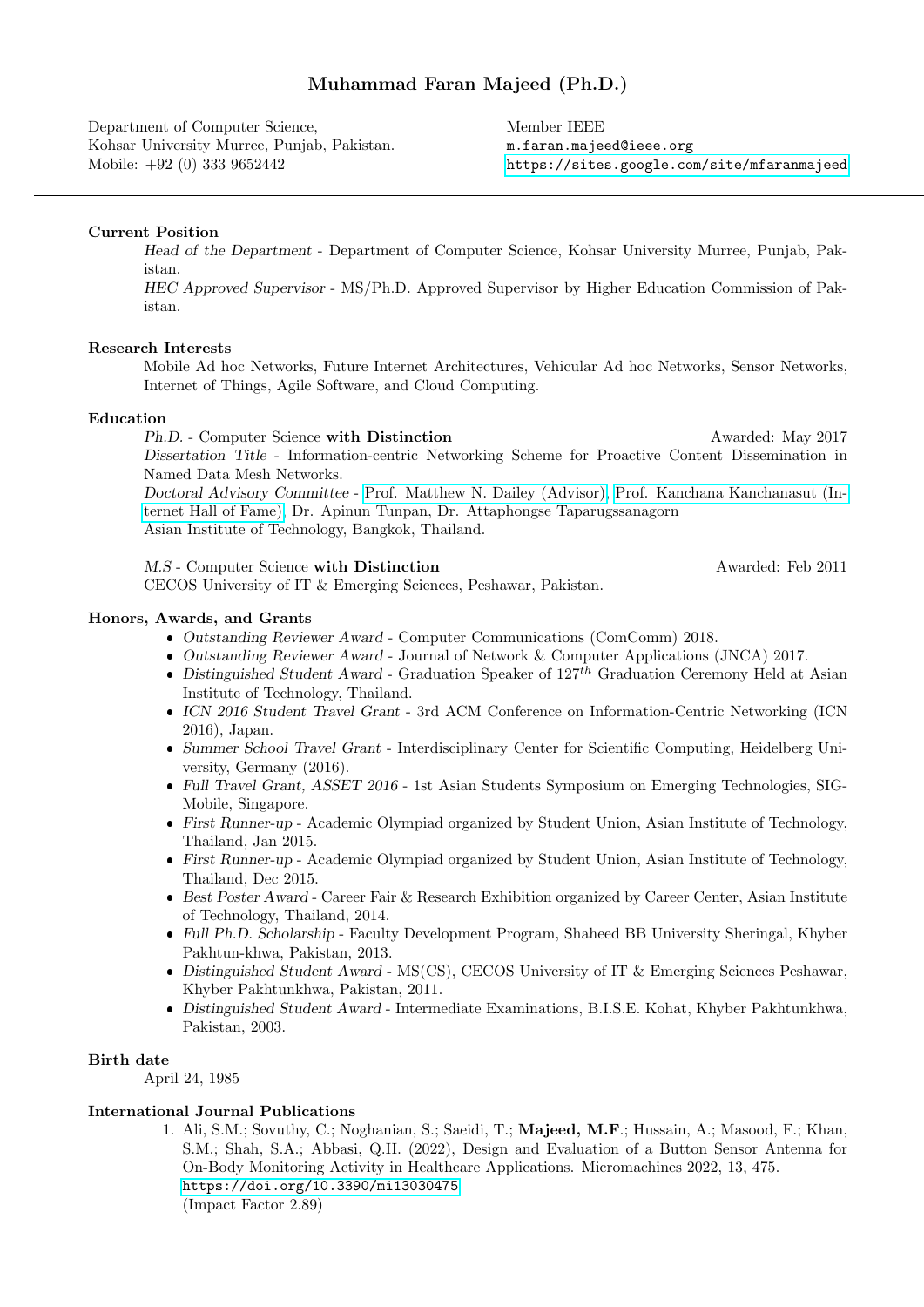- 2. Khan, R.A.; Abrar, M.F.; Baseer, S.; Majeed, M.F.; Usman, M.; Ur Rahman, S.; Cho, Y.-Z. (2021), Practices of Motivators in Adopting Agile Software Development at Large Scale Development Team from Management Perspective. Electronics, 2021, 10, 2341. <https://doi.org/10.3390/electronics10192341> (Impact Factor 2.39)
- 3. Saeed, F., Mehmood, A., Majeed, M. F., Maple, C., Saeed, K., Khattak, M. K., ... & Epiphaniou, G. (2021), Smart delivery and retrieval of swab collection kit for COVID-19 test using autonomous Unmanned Aerial Vehicles. Physical Communication, 101373, 2021. <https://doi.org/10.1016/j.phycom.2021.101373> (Impact Factor 1.81)
- 4. Rehman, Ou, Abbasi, IA, ..., Majeed, MF, Sikandar, A, (2021), SS-Drop: A Novel Message Drop Policy to Enhance Buffer Management in Delay Tolerant Networks, Wireless Communications and Mobile Computing, vol. 2021, Article ID 9773402, 12 pages, 2021. <https://doi.org/10.1155/2021/9773402> (Impact Factor 2.33)
- 5. Abrar, MF, Ali, S, Majeed, MF, et al. (2021), A framework for modeling structural association among De-Motivators of scaling agile. Wireless Communications and Mobile Computing, Journal of Software: Evolution and Process, 2021. e2366 <https://onlinelibrary.wiley.com/doi/10.1002/smr.2366> (Impact Factor 1.97)
- 6. Majeed, M. F., Abbasi, I. A., Ali, S., et al. (2021), From Digital Divide to Information Availability: A Wi-Fi-Based Novel Solution for Information Dissemination. Wireless Communications and Mobile Computing, 2021, 19. <https://doi.org/10.1155/2021/6698246> (Impact Factor 2.33)
- 7. Khattak, M. K., Fahim, H., Majeed, M. F., Rehman, E., & Javaid, S. (2020), Lookaside: Augmenting the Performance of Packet Processing Pipeline. IEEE Systems Journal, 1–4. <https://doi.org/10.1109/jsyst.2020.3000999> (Impact Factor 3.98)
- 8. Faisal Abrar, M., Sohail, M., Ali, S., Faran Majeed, M., Ali Shah, I., Rashid, N., & Ullah, N. (2020), De-motivators for the adoption of agile methodologies for large-scale software development teams: An SLR from management perspective. Journal of Software: Evolution and Process, 32(12), e2268. <https://doi.org/10.1002/smr.2268>

(Impact Factor 1.97)

- 9. Abubakar, R., Aldegheishem, A., Faran Majeed, M., Mehmood, A., Maryam, H., Ali Alrajeh, N., Jawad, M. (2020), An Effective Mechanism to Mitigate Real-Time DDoS Attack. IEEE Access, 8, 126215–126227. <https://doi.org/10.1109/ACCESS.2020.2995820> (Impact Factor 4.09)
- 10. M. K. Khattak, Y. Tang, H. Fahim, E. Rehman and M. F. Majeed (2020), Effective Routing Technique: Augmenting Data Center Switch Fabric Performance. IEEE Access, vol. 8, pp. 37372- 37382. [doi:10.1109/ACCESS.2020.2973932.](doi: 10.1109/ACCESS.2020.2973932.) (Impact Factor 4.09)
- 11. Muhammad, S., Dailey, M. N., Farooq, M., Majeed, M. F., & Ekpanyapong, M. (2020). Spec-Net and Spec-CGAN: Deep learning models for specularity removal from faces. Image and Vision Computing, 93, 103823. <https://doi.org/10.1016/j.imavis.2019.11.001> (Impact Factor 3.74)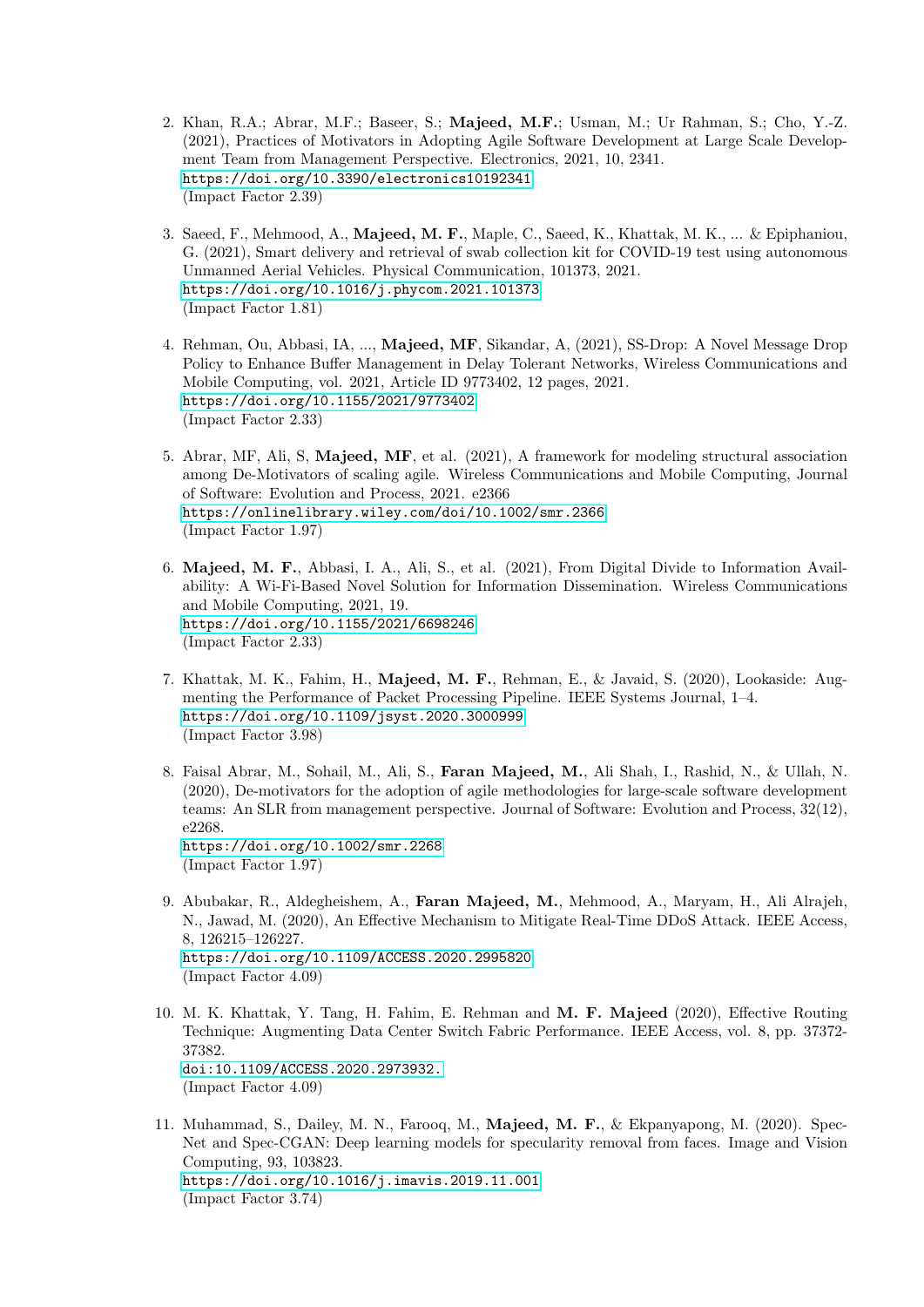- 12. Abrar, M. F., Khan, M. S., Ali, S., Ali, U., **Majeed, M. F.**, Ali, A., ... Rasheed, N. (2019). Motivators for Large-Scale Agile Adoption from Management Perspective: A Systematic Literature Review. IEEE Access, 7, 22660–22674. <https://doi.org/10.1109/ACCESS.2019.2896212> (Impact Factor 4.09)
- 13. Ali, S., Ullah, N., Abrar, M. F., Majeed, M. F., Umar, M. A., & Huang, J. (2019). Barriers to Software Outsourcing Partnership Formation: An Exploratory Analysis. IEEE Access, 7, 164556–164594. <https://doi.org/10.1109/ACCESS.2019.2949919> (Impact Factor 4.09)
- 14. Ali, U., Mehmood, A., Majeed, M. F., Muhammad, S., Khan, M. K., Song, H., & Malik, K. M. (2019). Innovative Citizen's Services through Public Cloud in Pakistan: User's Privacy Concerns and Impacts on Adoption. Mobile Networks and Applications, 24(1), 47–68, 2019 <https://doi.org/10.1007/s11036-018-1132-x> (Impact Factor 3.42)
- 15. Hannan, A., Arshad, S., Azam, M. A., Loo, J., Ahmed, S. H., Majeed, M. F., & Shah, S. C. (2018). Disaster management system aided by named data network of things: Architecture, design, and analysis. Sensors (Switzerland), 18(8). <https://doi.org/10.3390/s18082431> (Impact Factor 3.40)
- 16. Khan, M., Majeed, M. F., Muhammad, S. & Mah e No (2017). Evaluating radio propagation models using destination-sequenced distance-vector protocol for MANETs. Bahria University Journal of Information & Communication Technologies (BUJICT), 10(1). <http://ojs.bahria.edu.pk/index.php/bujict/article/view/39> Higher Education Commission (HEC) "Y" Category Journal.
- 17. Majeed, M. F., Ahmed, S. H., & Dailey, M. N. (2017). Enabling push-based critical data forwarding in vehicular named data networks. IEEE Communications Letters, 21(4), 873–876. <https://doi.org/10.1109/LCOMM.2016.2642194> (Impact Factor 3.43)
- 18. Majeed, M. F., Dailey, M. N., Khan, R., & Tunpan, A. (2017). Pre-caching: A proactive scheme for caching video traffic in named data mesh networks. Journal of Network and Computer Applications, 87, 116–130. <https://doi.org/10.1016/j.jnca.2017.03.012> (Impact Factor 6.28)
- 19. Majeed, M. F., Hassan Ahmed, S., Muhammad, S., Song, H., & Rawat, D. B. (2017). Multimedia streaming in information-centric networking: A survey and future perspectives. Computer Networks, 125, 103–121. <https://doi.org/10.1016/j.comnet.2017.05.030> (Impact Factor 4.47)

#### International Conference Proceedings & Book Chapters

- 1. Mahmood Khan, Muhammad Faran Majeed, Amjad Mehmood, Khalid Saeed, and Jaime Lloret (July 2019), "The Impact of Mobility Speed over Varying Radio Propagation Models Using Routing Protocol in MANET," In International Conference on Artificial Intelligence and Symbolic Computation (pp. 277-288). Springer.
- 2. Siraj Muhammad, Matthew N. Dailey, Imari Sato and Muhammad Faran Majeed (June 2018), "Handling Specularity in Intrinsic Image Decomposition," In Proceedings of International Conference on Image Analysis and Recognition, (pp. 107-115).
- 3. Umar Ali, Muhammad Faran Majeed and Vatcharaporn Esichaikul, (July 2016) "Predicting Citizen's Behavior Intension of Cloud-based Government-to-Citizen (G2C) Services Using UTAUT Model," In Proceedings of 2nd International Conference on Emerging Trends in Multidisciplinary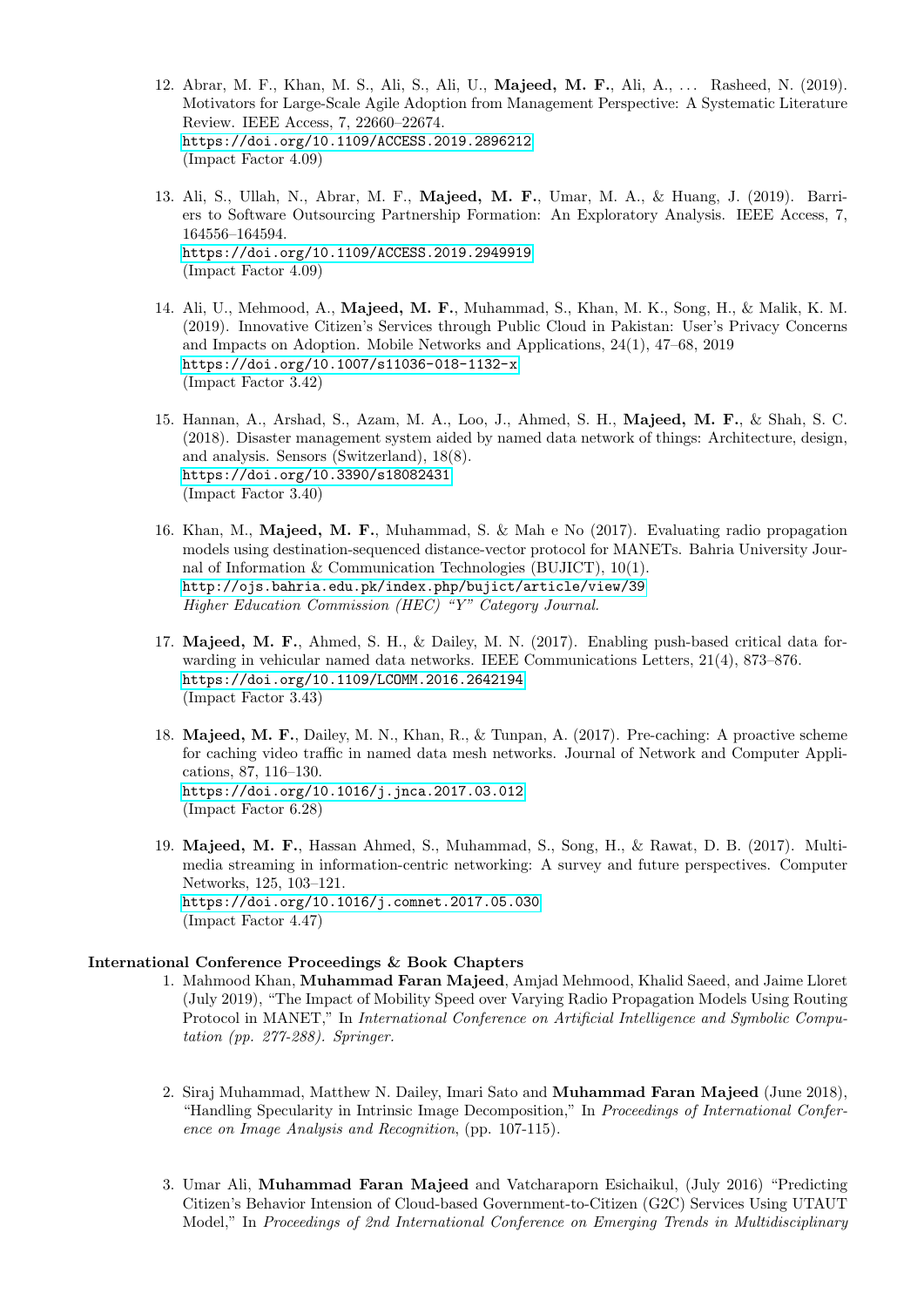Research (ETMR 2016), Bangkok, Thailand.

- 4. Tran Thi Nhu Ngoc, Jayant K. Routray, Mokbul Morshed Ahmad, Muhammad Faran Majeed and Shahab e Saqib (July 2016), "The Roles of Kinship Tie in Woodcarving Handicraft Production: A Case Study From Vietnam," In Proceedings of 2nd International Conference on Emerging Trends in Multidisciplinary Research (ETMR 2016), Bangkok, Thailand.
- 5. Muhammad Faran Majeed, Syed Hassan Ahmed, Siraj Muhammad, Matthew N. Dailey, (June 2016) "PDF: Push-based Data Forwarding in Vehicular NDN," In Proceedings of the 14th Annual International Conference on Mobile Systems, Applications, and Services Companion, Singapore.
- 6. Muhammad Faran Majeed, Vatcharaporn Esichaikul and Mah e No (March 2015), "Use of Multi-agent Based Platform for Providing Document-Centric Interoperability in the Realm of Egovernment," In Proceedings of 6th International Conference on Advances in Information Technology, (IAIT), Bangkok, Thailand.
- 7. Amjad Mehmood, Muhammad Faran Majeed, Noor ur Rehman, Tanveer Sher and Akbar Khanan (July 2011), "Inter-Operation between IPv4 and IPv6 by Embedding an Agent-Oriented Technology at Cloud Computing," In Proceedings of International Conference on Business and Information, Bangkok, Thailand.
- 8. Amjad Mehmood, Saqib Khan, Faheem Khan, Muhammad Yaseen and Muhammad Faran Majeed (Nov 2011), "Inter-Operability for Open Clouds via Adaptive Transport Protocols at Multi-Agent Systems (MASs)," In Proceedings of 3rd International Conference on Computer Technology and Development, vol. 3, Chengdu, China.

## Professional History

Kohsar University — Murree, Punjab, Pakistan

- Head of the Department 2022 – Till date

Serving as Head of the Department of Computer Science.

Shaheed Benazir Bhutto University — Sheringal, Khyber Pakhtunkhwa, Pakistan - Lecturer 2012 – 2022

 Won faculty development program (FDP) scholarship from SBBU and joined AIT as Ph.D. scholar between 2013 to 2017.

Shaheed Benazir Bhutto University — Sheringal, Khyber Pakhtunkhwa, Pakistan  $-$  Director IT 2018

 Overseeing the infrastructure of technical operations, managing a team of IT employees, tracking technology in order to achieve business goals, eliminating security risks, increasing user satisfaction, and maintaining operations and systems.

Helpdesk, Asian Institute of Technology — Thailand - Student Assistant 2013 – 2017

 Troubleshooting computer systems, ER software installation and troubleshooting, plagiarism checking and report generation for graduate and undergraduate students.

Qurtuba University of Science & Information Technology — Peshawar, Khyber Pakhtunkhwa, Pakistan - Lecturer 2008 – 2012

Graduate courses: Network Programming in C#.Net, Advance Programming in Java, Operating System Concepts, Introduction to Computers, Artificial Intelligence, Advance Computer Networks, Introduction to  $C/C++$ .

Kohat University of Science & Technology — Kohat, Khyber Pakhtunkhwa, Pakistan